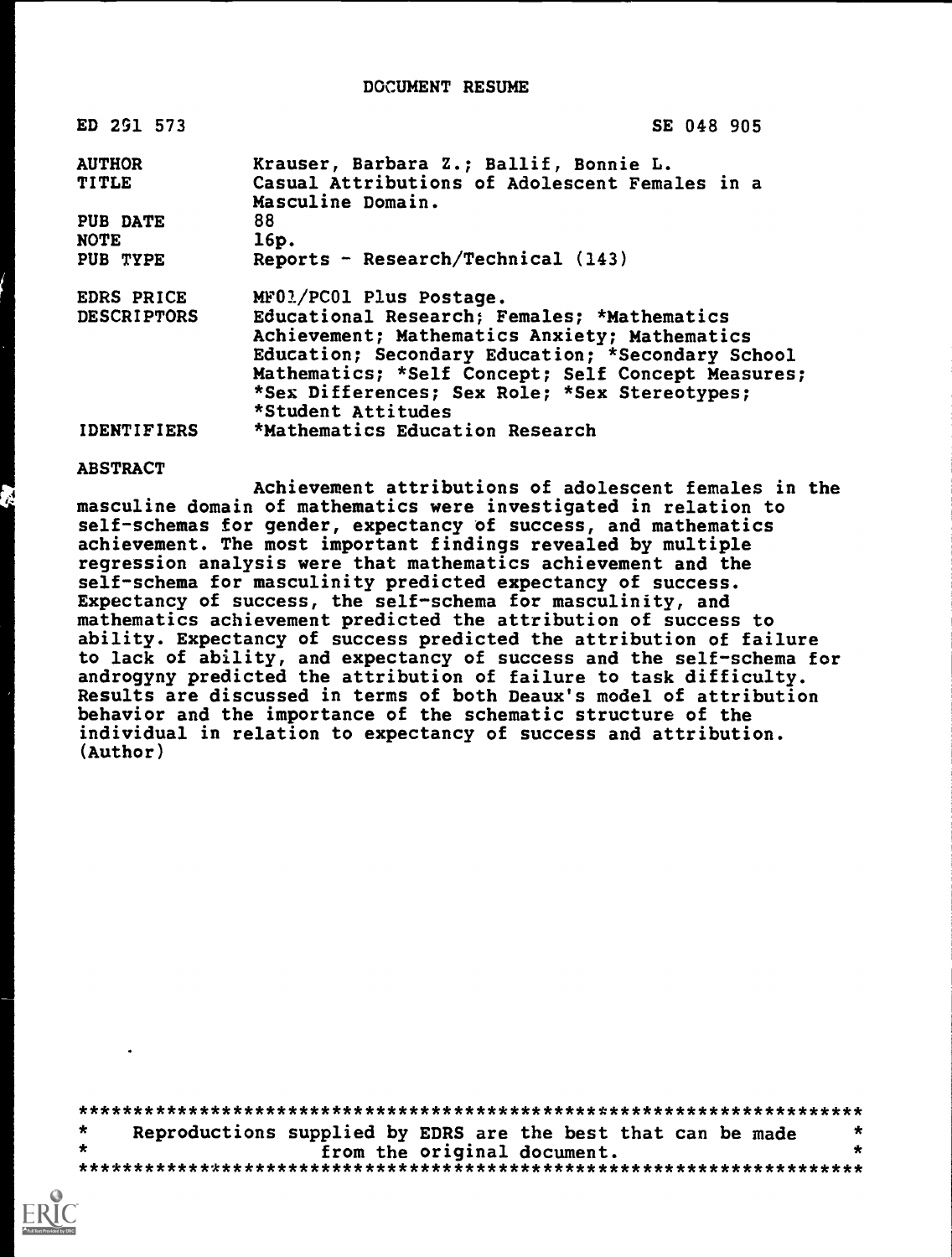U S. DEPARTMENT OF EDUCATION Office of Educational Research and Improvement EDUCATIONAL RESOURCES INFORMATION CENTER (ERIC)

This document has been reproduced as<br>received from the person or organization<br>originating it

C Minor changes have been made to improve reproduction quality

Points of view or opinions stated in this docu-<br>ment Ido: not: necessarily: ropresent: official<br>OERI position or policy

"PERMISSION TO REPRODUCE THIS MATERIAL HAS BEEN GRANTED BY

Krauser, Barbara Z

TO THE EDUCATIONAL RESOURCES INFORMATION CENTER (ERIC)."

Causal Attributions of Adolescent

Females in a Masculine Domain

Barbara Z. Krauser, Ph.D.

 $\overline{a}$ 

 $\epsilon$ 

Bonnie L. Ballif, Ph.D. Fordham University

ED291573

لمختبر

. र

÷

E OHB 905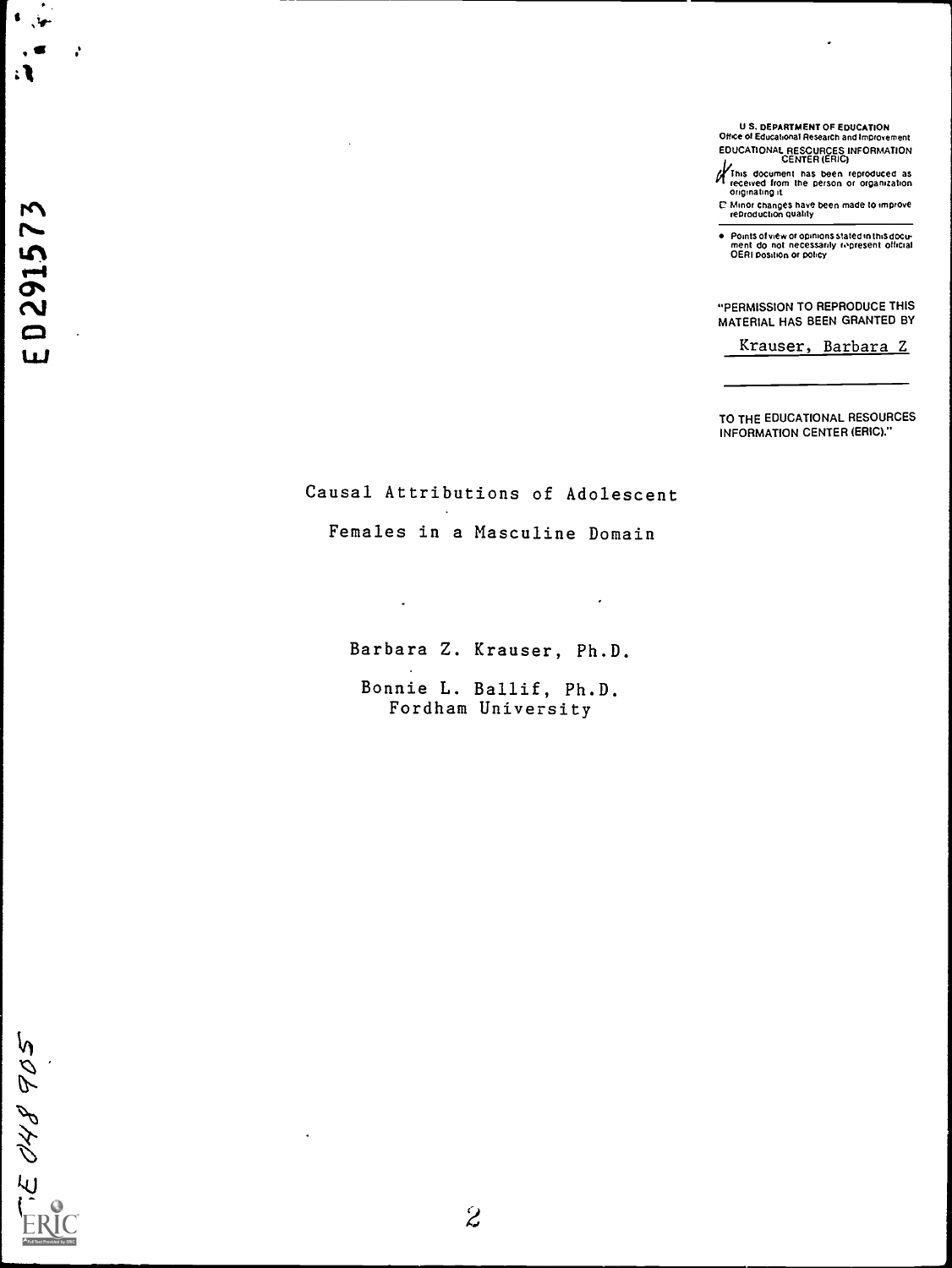## Causal Attributions of Adolescent Females in a Masculine Domain

Barbara Z. Krauser, Ph.D.

Bonnie L. Ballif, Ph.D.

Achievement attributions of adolescent females in the masculine domain of mathematics were investigated in relation to selfschemas for gender, expectancy of success, and mathematics achievement. The most important findings revealed by multiple regression analysis were that mathematics achievement and the selfschema for masculinity predicted expectancy of success. Expectancy of success, the self-schema for masculinity, and mathematics achievement predicted the attribution of success to ability. Expectancy of success predicted the attribution of failure to lack of ability, and expectancy of success and the self-schema for androgyny predicted the attribution of failure to task difficulty. Results were discussed in terms of both Deaux's model of attribution behavior and the importance of the schematic structure of the individual in relation to expectancy of success and attribution.



 $3\cdot$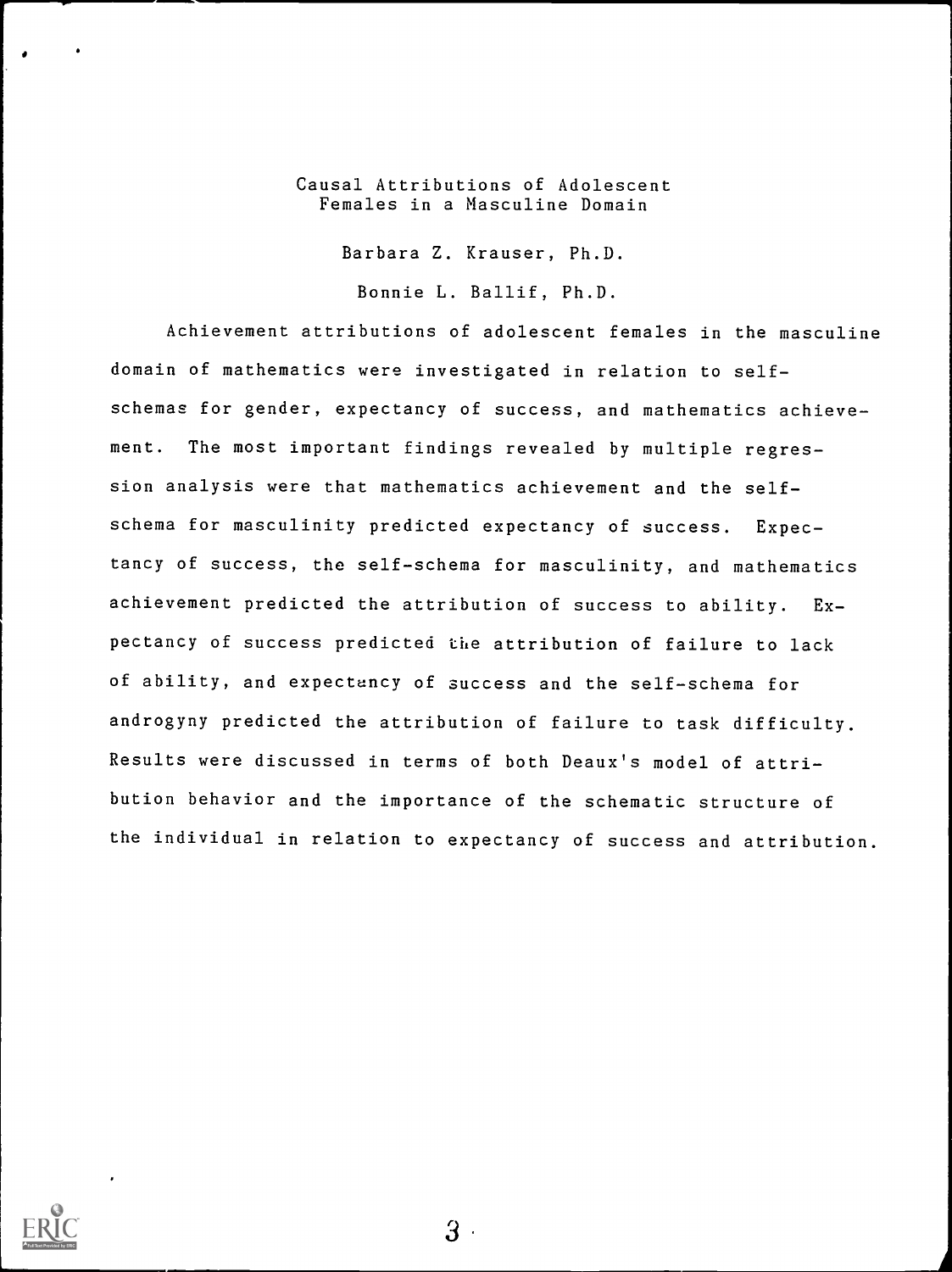The sex-typing of a task or domain has been suggested as an important variable to study in relation to causal attributions (Deaux, 1976). Causal attributions for achievement in mathematics, a domain which has been shown to be sex-typed as masculine (Eccles, 1983; Ernst, 1976; Fennema, 1974; Fennema & Sherman, 1977; Fox, 1976; Sherman & Fennema, 1977), have been found to influence high school students' decisions about whether to continue the study of mathematics beyond minimal requirements. This was found to be especially true for female students (Pedro, Wolleat, Fennema, & Becker, 1981). In addition, lack of training in this domain has been identified as a major factor in preventing females from entering scientific and technological careers (Ernst, 1976; Fennema & Sherman, 1977).

There has been some recent question about the importance of gender differences in the study of causal attributions (Deaux, 1984). For example, the consistency and consequentiality of findings of sex differences in achievement attributions has been questioned (Sohn, 1982). One suggestion that has been made is that both gender role variables and motivational variables may contribute to some findings of sex differences in attributional patterns (Deaux, 1984; McHugh, Frieze, & Hanusa, 1982).

The literature has shown that expectancy of success is related to causal attributions for achievement (Feather,



t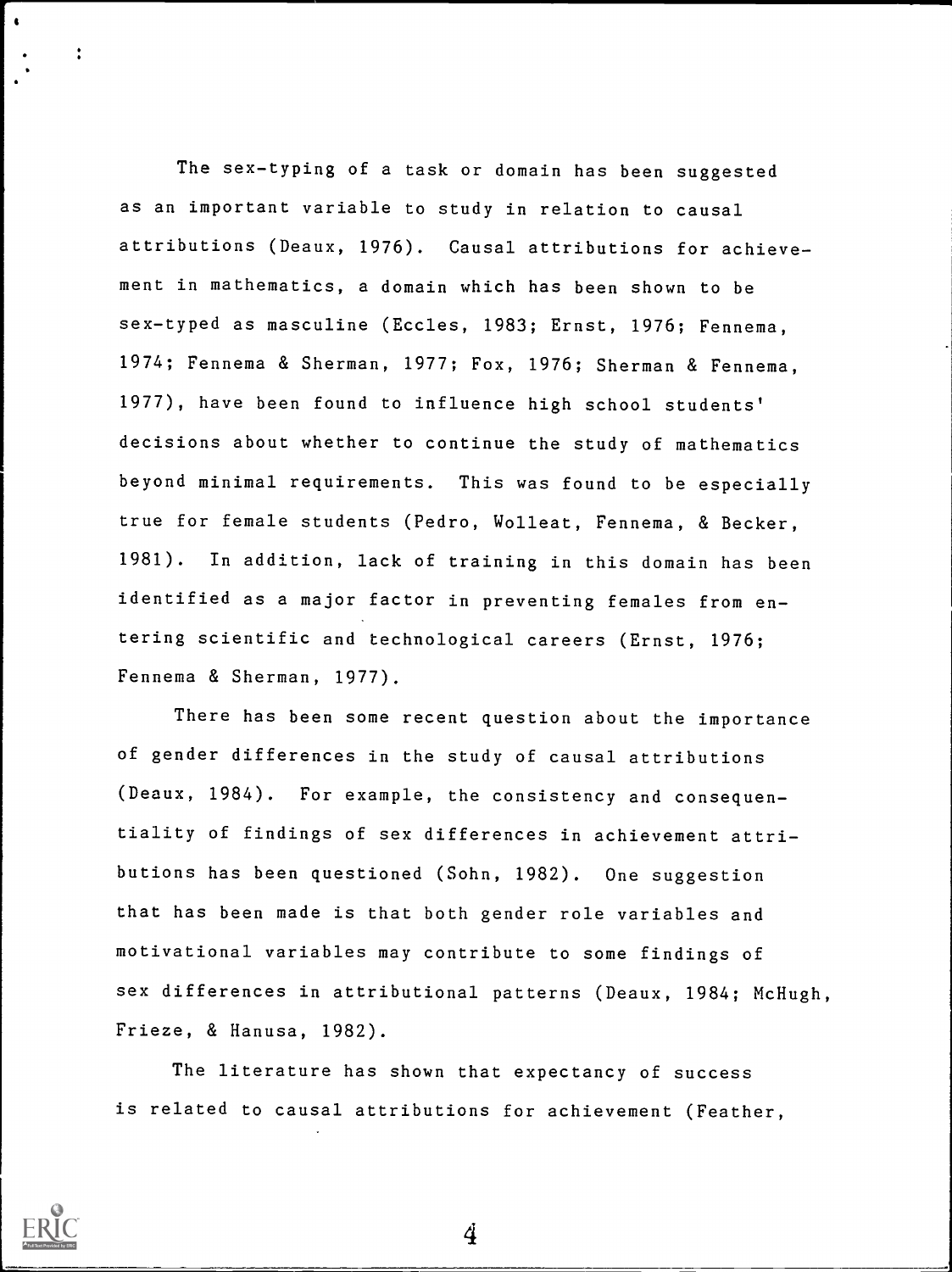1969; Feather & Simon, 1971a, 1971b, 1973; McMahan, 1973; Simon & Feather, 1973). Two other variables that have received some attention in relation to achievement attributions are level of achievement and degree of self-perceived masculinity and femininity. Expectancy of success and degree of self-perceived masculinity and femininity are both variables' that play a role in how one organizes one's psychological world. The concept of schema has been used to describe this cognitive organization (Neisser, 1976). A schema has been defined as a cognitive representation of a particular stimulus domain which contains knowledge and which functions in the guiding, selecting, and processing of the vast array of information in the .vironment (Taylor & Crocker, 1981). Selfschemas for the domain of gender have been studied (Bem, 1981; Markus, Crane, Bernstein, & Siladi, 1982). Individual differences in the content and organization of these schemas have been found, and these differences have been shown to affect information processing.

2

Markus (1977) has shown that established schemata relating to the se?f have a predictive function in relation to future behavior and decisions, and a selective function, determining what information is attended to, and how it is organized, evaluated, and categorized. Markus et al. (1982) have proposed that gender schemas intersect the self-schema so that components of the masculine gender schema are contained as part of the self-schema of the masculine individual

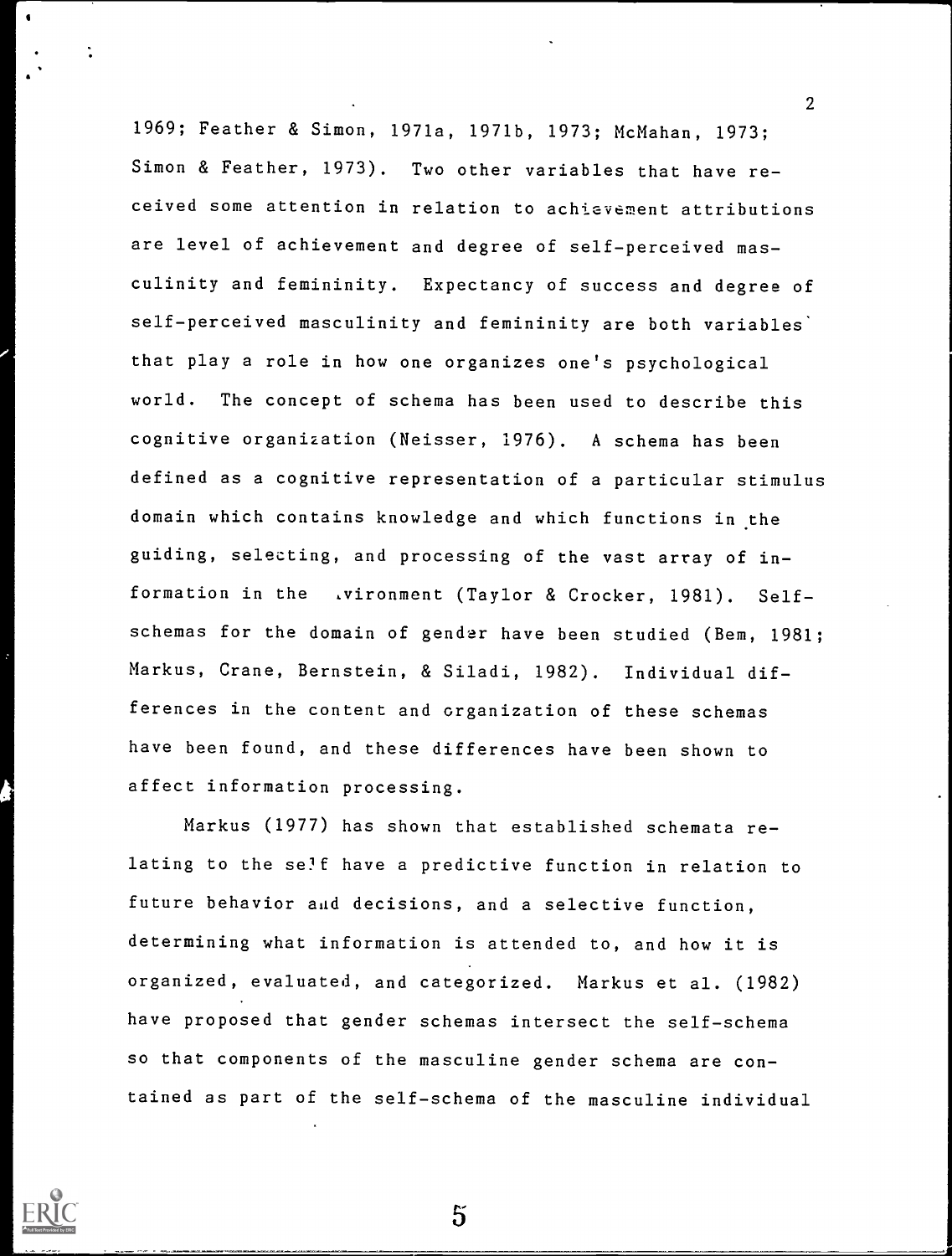while components of the feminine gender schema are contained as part of the self-schema of the feminine individual. Components of both domains form part of the self-schema of the androgynous individual. These authors have found systematic differences in memory, endorsement of attributes, speed and confidence of judgments, and retrieval of examples based on differences in self-schemas for gender.

Deaux (1976, 1984) uses the concept of self-stereotype in her proposal of an expectancy based attribution model which follows Weiner's (Weiner, 1979; Weiner et al., 1971) theory of causal attributions for achievement. Deaux (1976) considers the self-stereotype as "constituting an anchor against which subsequent experience is judged" (p. 342). This is essentially the definition of self-schema for gender (Markus et al., 1982). Deaux's model proposes that sex role stereotypes create performance expectations which in turn lead to specific attributional patterns. Performance outcomes which are consistent with expectations lead to the stable attribution of ability. Performance outcomes which are inconsistent with expectations lead to unstable or temporary attributions. The masculine self-stereotype generates expectations of competence. Those individuals with a masculine self-stereotype should experience success as consistent with their expectations and make a stable attribution of ability for a success outcome and an unstable attribution of effort or luck for a failure outcome. Those individuals with a feminine self-stereotype which does not generate expectations of competence whould experience lack of



 $\overline{\mathbf{a}}$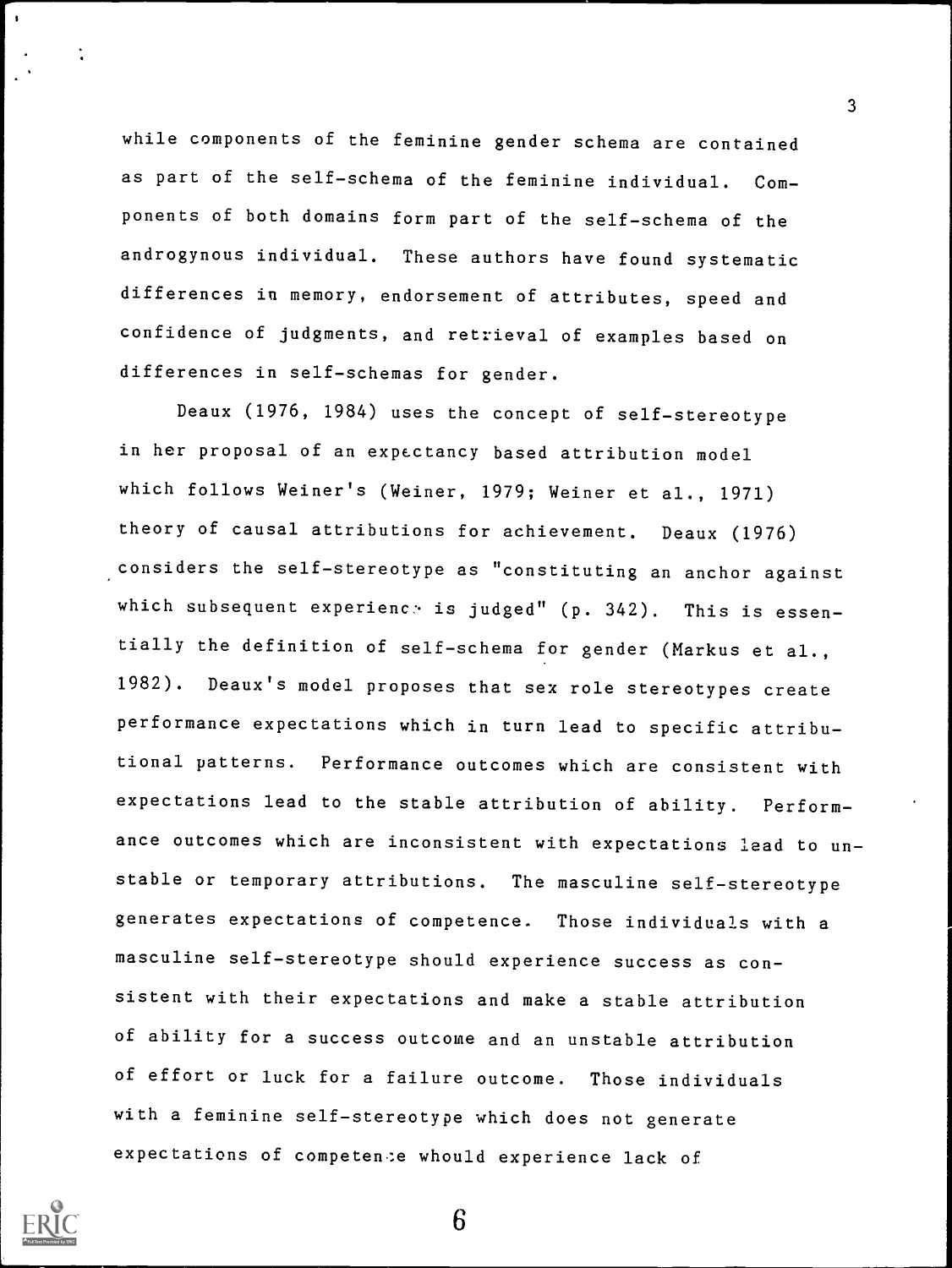success as consistent with expectations and make a stable attribution of lack of ability to explain a failure and an unstable attribution of effort or luck to explain a success.

The present study investigated how the three factors of schematic organization for gender, expectancy of success, and mathematics achievement level were related to the attributional processes of females in the sex-typed achievement domain of mathematics. Mathematics was chosen for study for two reasons: Lack of training in this domain functions as a barr.ier to female entry into scientific and technological careers; and the literature suggests that the sex-typing of a domain is important in relation to expectancy of success and attributions in that domain (Deaux, 1984; Lenney, 1977; McHugh et al., 1982).

The specific hypotheses investigated in the present study were as follows:

- 1) Scores on a measure of expectancy of success will be predictable from scores for self-schema for gender, and scores for prior mathematics achievement.
- 2) Scores on a measure of mathematics achievement attributions will be predictable from scores for selfschema for gender, expectancy of success, and prior mathematics achievement.

### Method

### The Sample

Tenth and eleventh grade English classes in an educational



7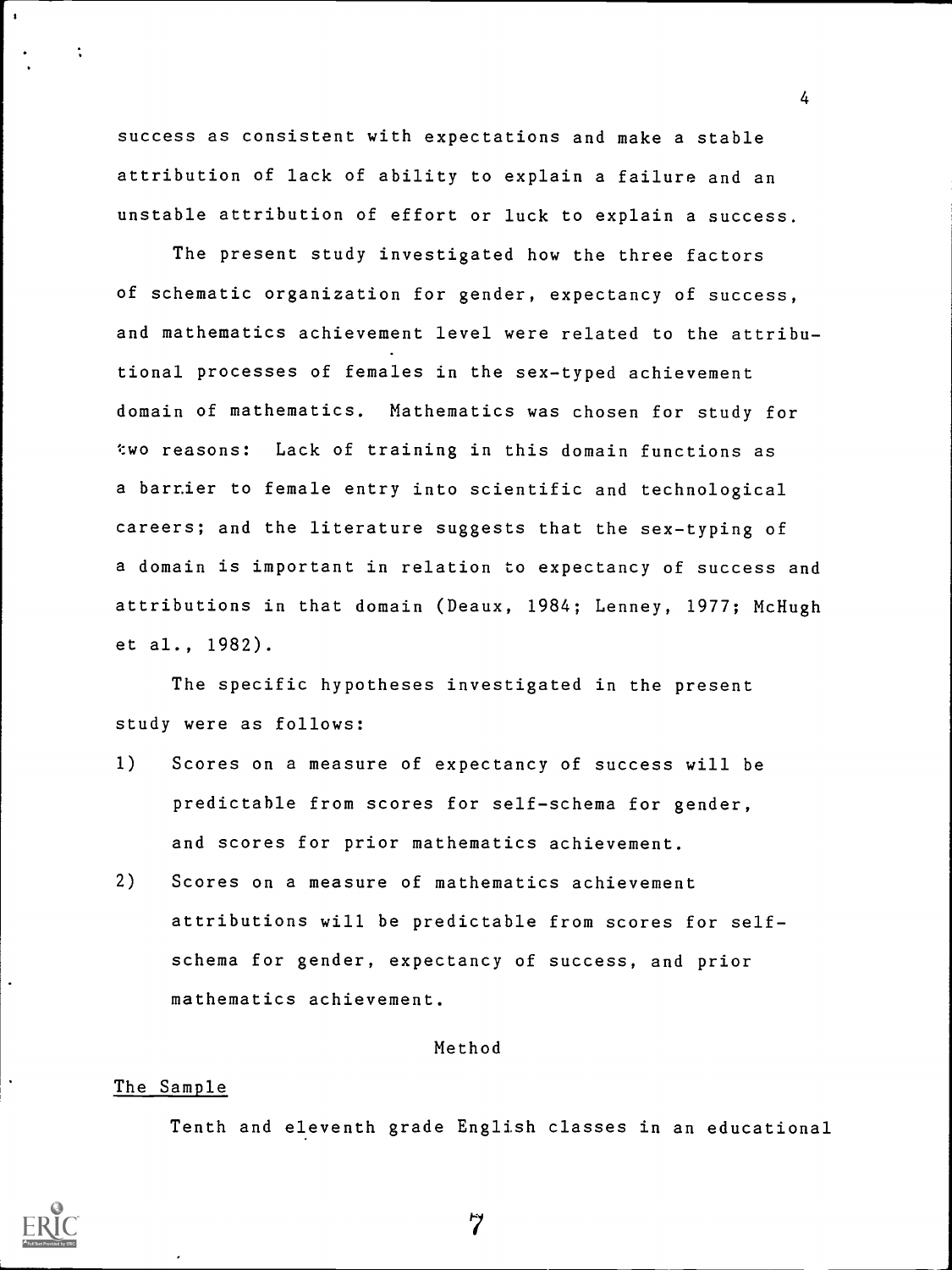option public high school in New York City were selected to participate in this study. There were 299 tenth and eleventh grade females in the sample. They were the female students enrolled in the 17 English classes which participated in the study.

### Instruments

Personal Attributes Questionnaire. The Personal Attributes Questionnaire (PAQ) (Spence, Helmreich, & Stapp, 1974) was used as a measure of self-schema for gender. The short form of the questionnaire which contains twenty-four items of a self-report nature was used. Each item describes one characteristic stereotypically believed to differentiate men and women. Raw scores, rather than transformed scores, from the M and F scales were used in this study.

The Mathematics Attribution Scale, The Mathematics Attribution Scale (MAS) (Fennema, Wolleat, & Pedro, 1979) is an instrument designed to measure students' attributions for their successes and failures in mathematics. It consists of eight clusters of items. Each cluster briefly describes a hypothetical experience in a math class which is followed by four attributional statements. Four clusters describe success experiences and four describe failure experiences. Students read each event and then indicate the degree of their agreement with each of the four attribution statements on a 5 point Likert type scale.

Expectancy of success in mathematics. A rating scale

8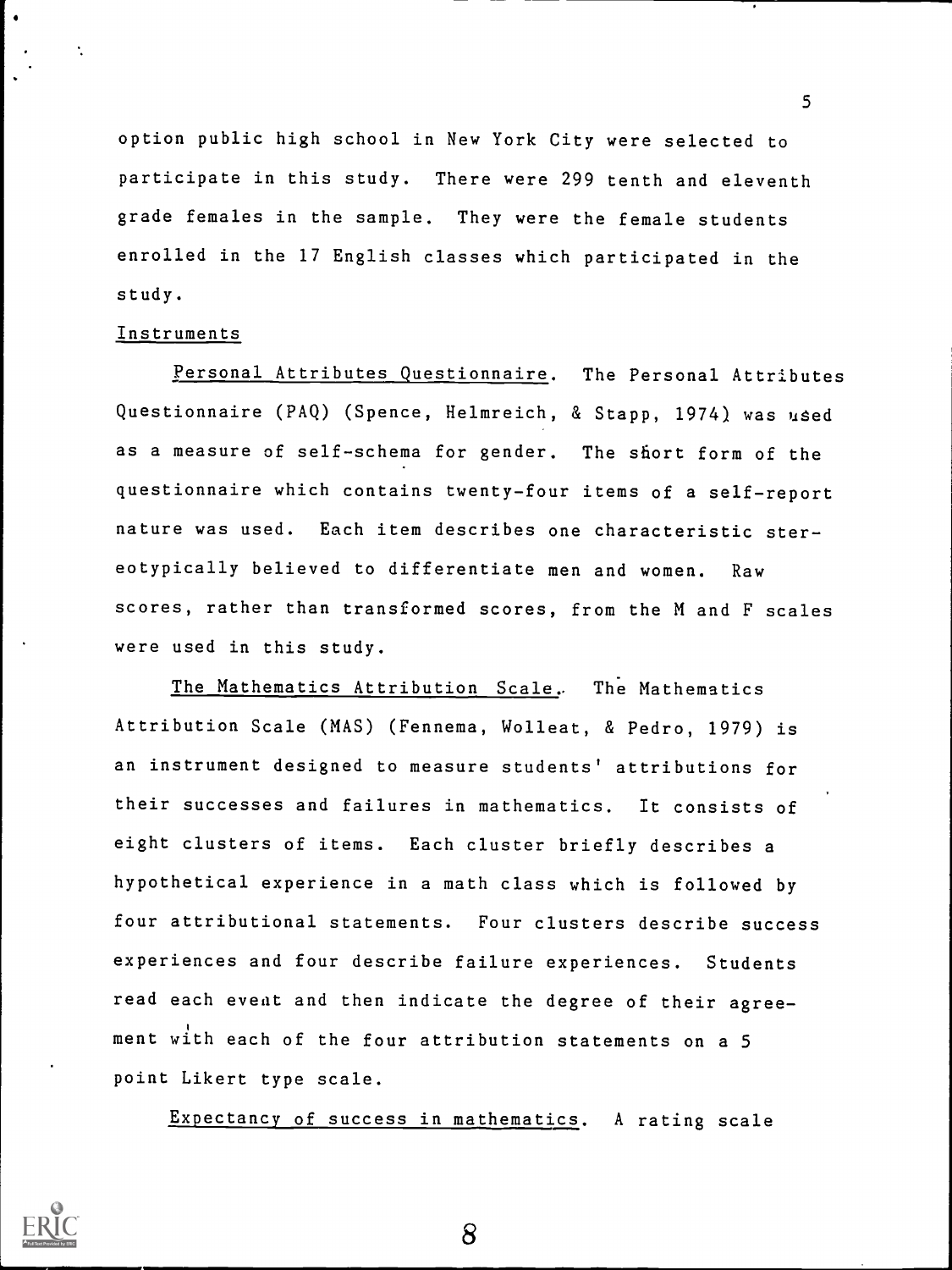divided into eight equal parts with the words, "I would expect to be completely unsuccessful" on one end and the words, "I would expect to be very successful" on the other measured expectancy of success in mathematics. Students were asked to indicate their level of expected success in future math classes by placing an X on the scale.

Mathematics achievement. Scores on the mathematics test of the Stanford Test of Academic Skills from the Fall 1984 citywide testing were obtained from school records. Raw scores were transformed into scaled scores according to the test manual (Gardner, Callis, Merwin, & Madden, 1973), so that scores from the 10th-grade test and the 11th -grade test were converted to a single common scale.

# Procedure

÷

The PAQ, MAS, and the expectancy of success scale were administered to 17 English classes by the classroom teachers in May of 1985. All three scales were administered during one forty minute class period. Student participation was voluntary. The use of students' school identification numbers rather names assured students' anonymity. Only the responses of the female students were analyzed for this study.

## Analyses

Hypothesis 1 suggested that self-schema for gender and mathematics achievement would explain the variance in expectancy of success. To test this hypothesis scores for self-schema for masculinity, for femininity, and for androgyny (a combined

9

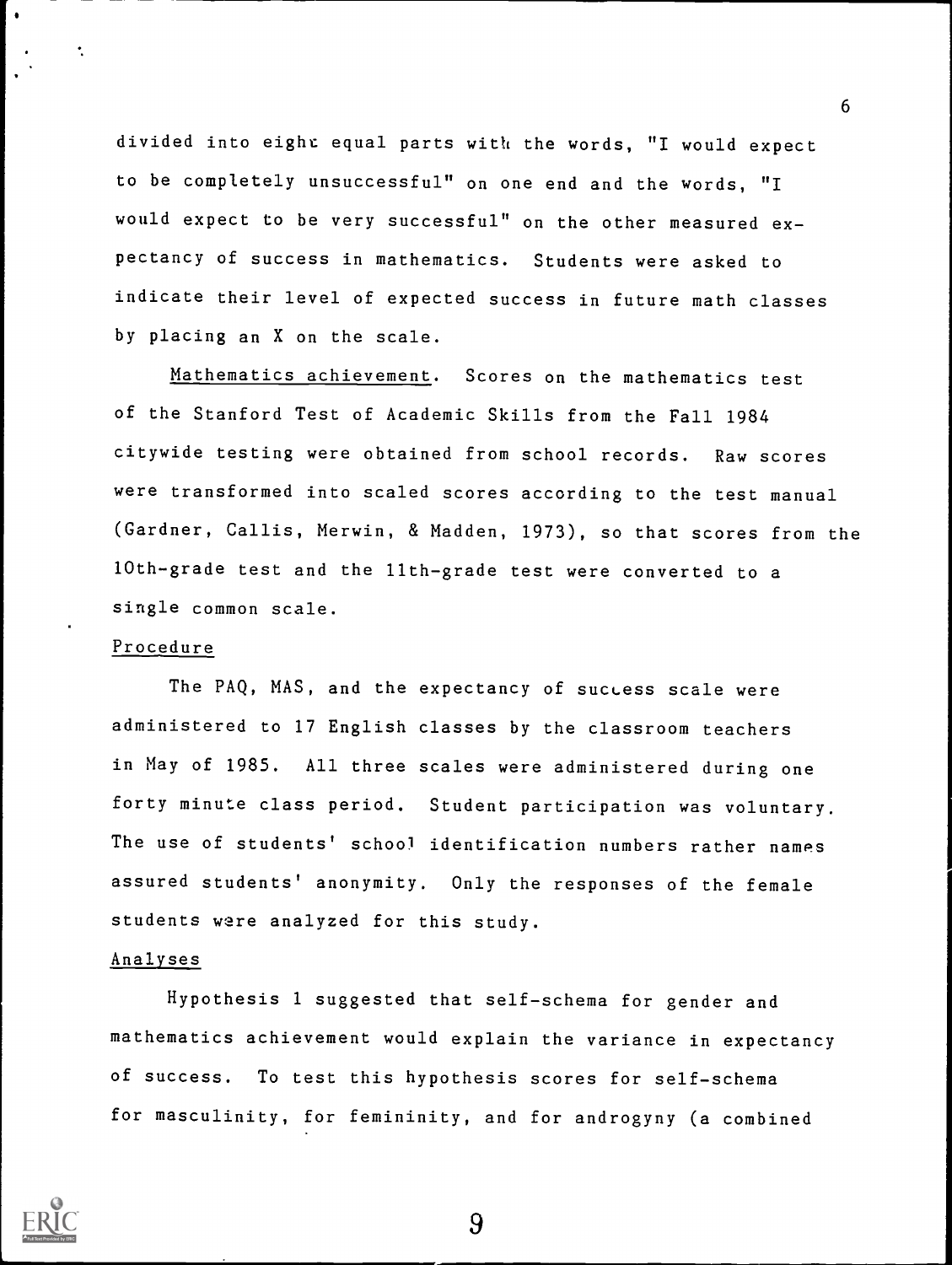score resulting from adding masculinity and femininity scores together), and mathematics achievement scores were entered into a stepwise multiple regression equation to predict expectancy of success.

7

Hypothesis 2 suggested that self-schema for gender, expectancy of success, and mathematics achievement would explain the variance in attributions for mathematics success and failure. This hypothesis was tested by entering scores for self-schema for masculinity, self-schema for femininity, self-schema for androgyny, expectancy of success, and mathematics achievement into eight stepwise multiple regression equations, each predicting one of the attributions for mathematics success and fai-ure.

## ReSults

Results of the stepwise multiple regression equation testing hypothesis 1 showed that mathematics achievement and the selfschema for masculinity were both significant predictors of expectancy of success in a positive direction,  $R = .306$ ,  $p < .0001$ , adjusted  $R^2$  = .087. Those females who had higher levels of :hievement in mathematics and who had a more masculine self-schema expected greater success in future mathematics courses.

Results of the eight stepwise multiple regression equations testing hypothesis 2 showed significant findings for six of the eight attributions: the attribution of success to ability, and to the environment; and the attribution of failure to lack of ability, lack of effort, the environment, and task difficulty.

The attribution of success to ability was significantly



 $\ddot{\phantom{a}}$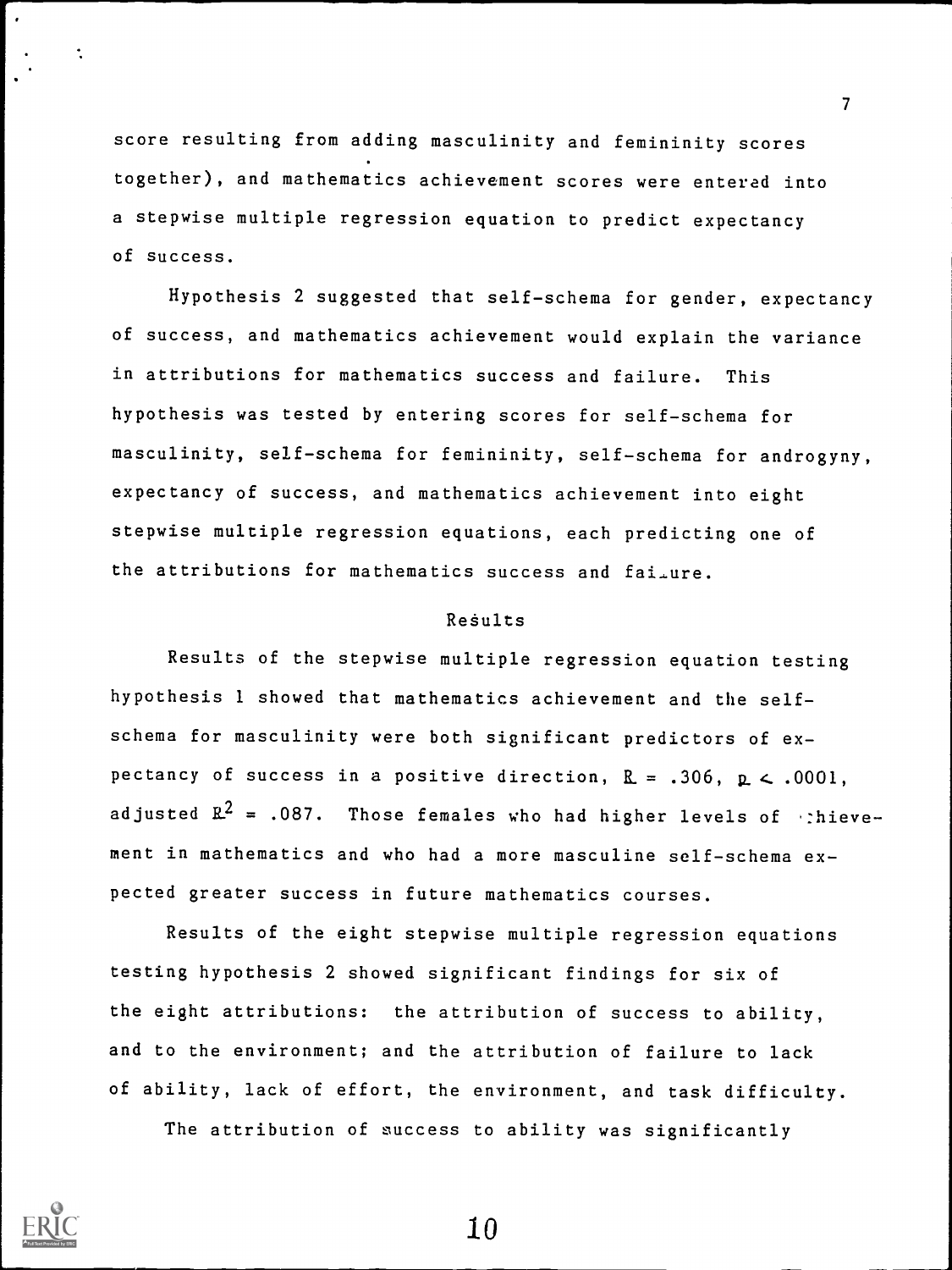predicted by expectancy of success, a masculine self-schema, and mathematics achievement,  $R = .456$ ,  $R < .001$ , adjusted  $R^2 = .199$ . 'Those females with higher expectations for success in mathematics, more masculine self-schemas, and higher mathematics achievement levels more strongly attributed success to their ability. The attribution of success to the environment was significantly related to expectancy of success,  $R = .131$ ,  $p \lt .05$ , adjusted  $R^2 =$ .014. Those females with higher expectations of success in future mathematics courses attributed success to the environment in greater degree, while those with lower expectations made less use of this attribution.

In the failure situation, the attribution of failure to lack of ability was significantly predicted by expectancy of success,  $\underline{R}$  = .434,  $\underline{p}$  < .0001, adjusted  $\underline{R}^2$  = .185. Those with higher expectations for future mathematics success made less use of the attribution of failure to lack of ability, while those with lower expectations made more use of this attribution. The attribution of failure to task difficulty was significantly predicted by expectancy of success together with the self-schema for androgyny,  $R = .323$ ,  $p < .0001$ , adjusted  $R^2 = .098$ . Those females with higher expectations for mathematics success and with higher androgyny scores used the attribution of failure to task difficulty less than did those with lower expectations and lower androgyny scores. The self-schema for androgyny was also significantly related to the attribution of failure to lack of effort,  $R = .136$ ,  $p \leq .05$ , adjusted  $R^2 = .015$ . Those with higher androgyny scores



÷

1.1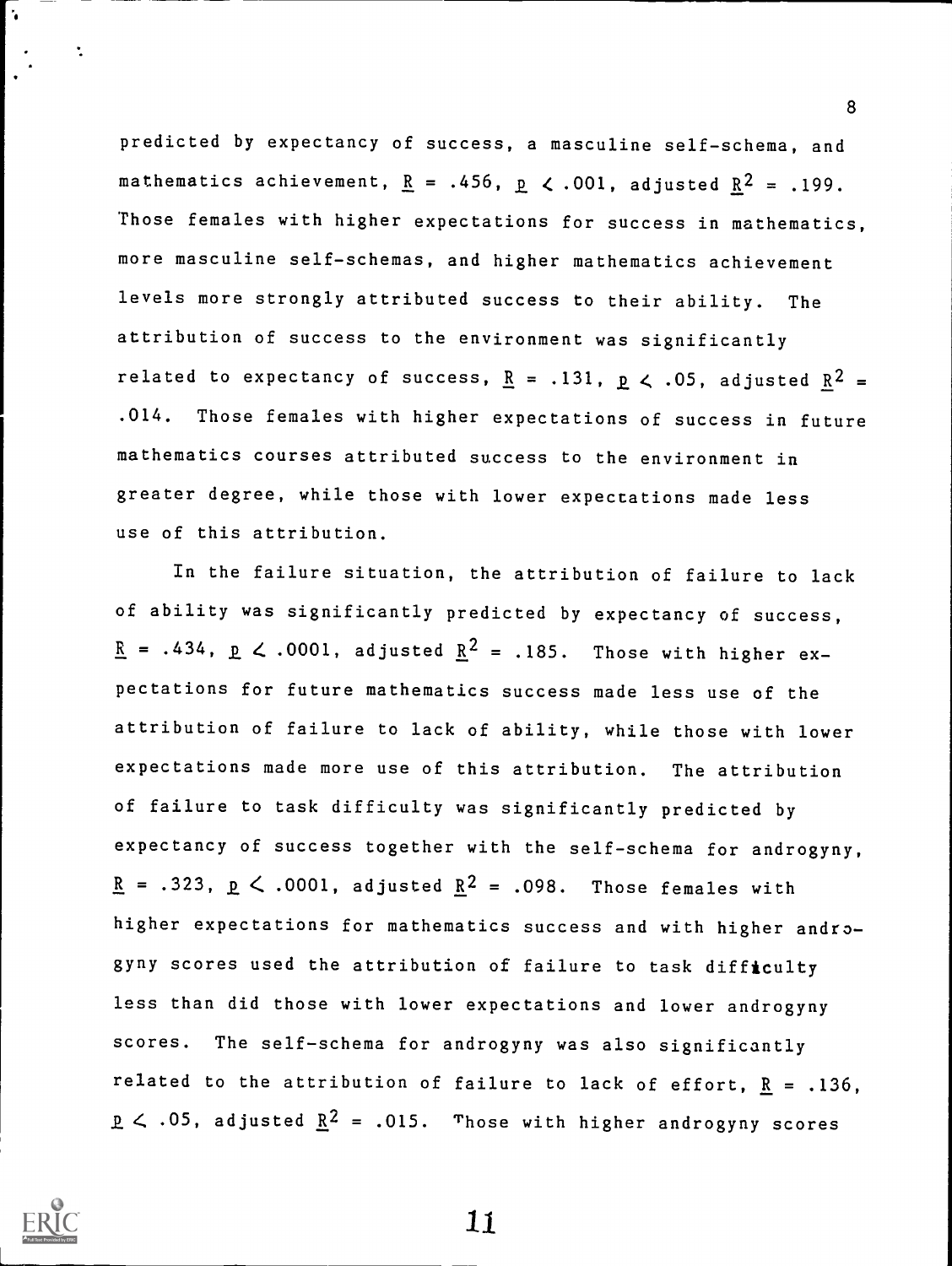made less use of the attribution of failure to lack of effort, while those lower in androgyny used it more. Finally, mathematics achievement was significantly related to the attribution of failure to the environment,  $R = .146$ ,  $R < .05$ ,  $R^2 = .018$ . Those with higher mathematics achievement scores made less use of the attribution of failure to the environment, while those with lower achievement scores used this attribution more.

# Conclusions

The study provides partial support for Deaux's expectancy model of attribution behavior. Those females who expected success used the stable attribution of ability to explain their success. Those who had low expectations of success used the stable attributions of ability and of task difficulty to explain their failure. As Deaux's model suggests, expected outcomes were explained by stable attributions. Unexpected outcomes were not explained by the unstable attributions, however, as predicted by 'he model. In one case, the attribution of success to the environment, an unstable attribution was used to explain an expected outcome. However, the stability of the environment attribution has not been clearly established.

The finding that expectancy of success in a masculine sextyped domain was predicted by the self-schema for masculinity suggests extending Deaux's model to include the schematic structure of the individual as does the finding that the attribution of success to ability was predicted by the combination of the masculinity schema and expectancy of success. These findings

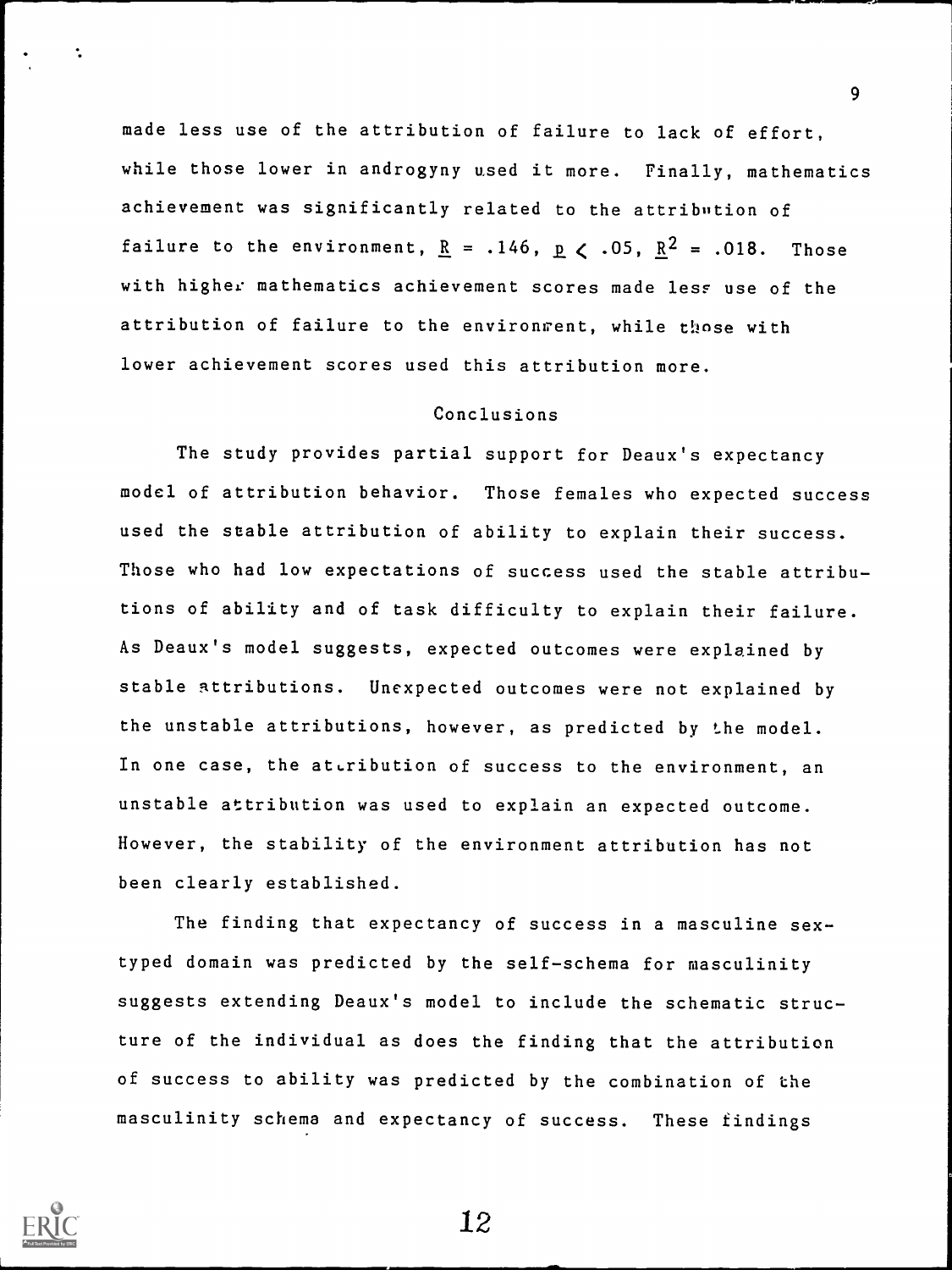together with the absence of findings for the self-schema for femininity suggest that it is the consistency of the masculine schema and the masculine domain which has implications for expectancy of success and attributions. While the presence of the masculine self-schema may be influential, the absence of the feminine self-schema does not seem to be so.

This study found support for a hypothesized schema-expectancyattribution relationship and thus points toward the usefulness of the schema construct in the study of cognitions important in human motivation.



 $\ddot{\phantom{a}}$ 

 $\mathcal{L}$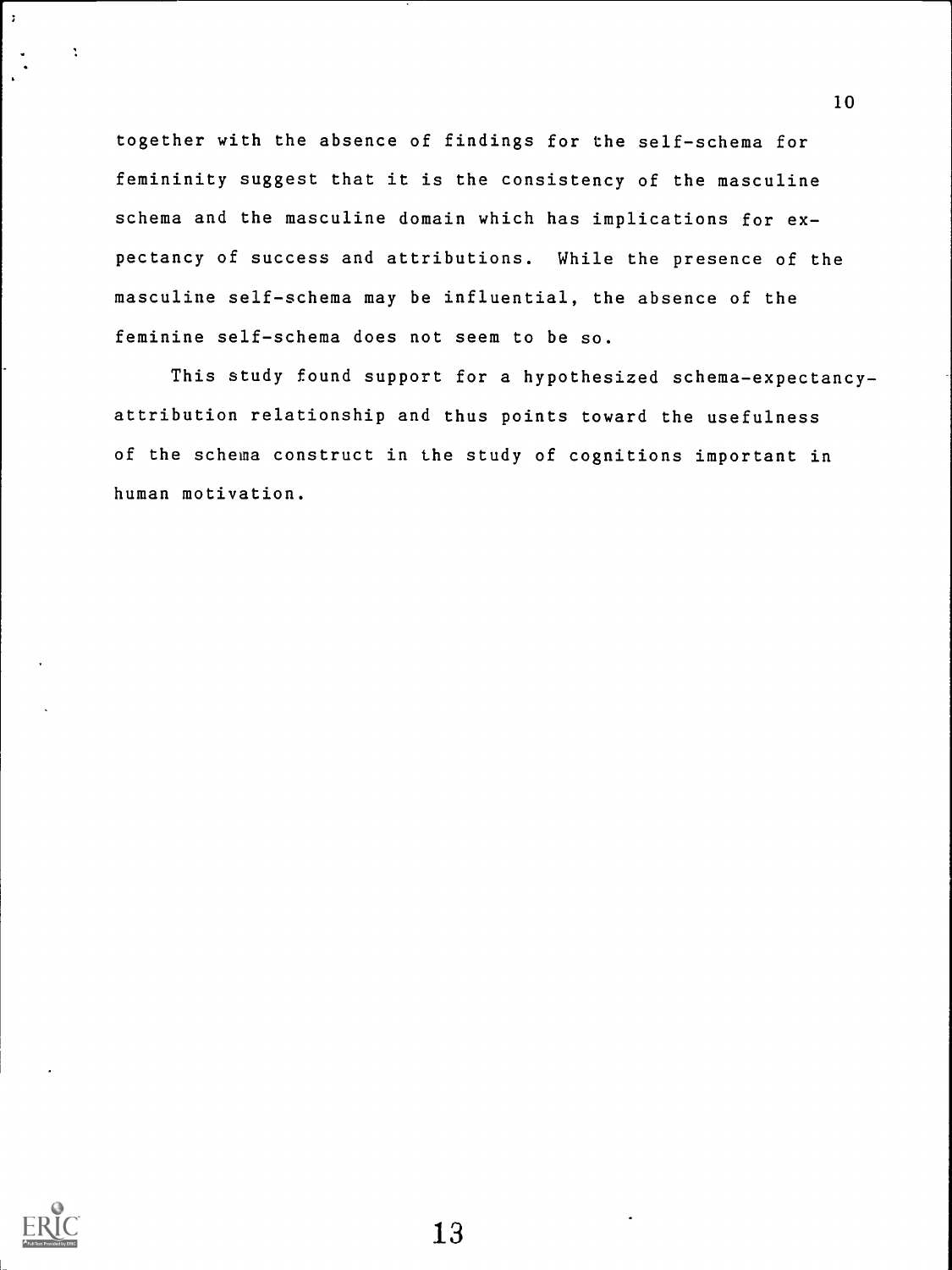### References

- Bem, S. L. (1981). Gender schema theory: A cognitive account of sex-typing. Psychological Review, 88, 354-364.
- Deaux, K. (1976). Sex: A perspective on the attribution process.<br>In J. H. Harvey, W. J. Ickes, & R. F. Kidd (Eds.), <u>New direc</u>tions in attribution research (Vol. 1, pp. 335-352). Hillsdale, NJ: Erlbaum.
- Deaux, K. (1984). From individual differences to social categories: Analysis of a decade's research on gender. American Psychologist, 39, 105-116.
- Eccles, J. (1983). Expectancies, values, and academic behaviors. In J. T. Spence (Ed.), Achievement and achievement motives: Psychological and Sociological Approaches. (pp.75-146). San Francisco: W. H. Freeman.
- Ernst, J. (1976). Mathematics and sex. Santa Barbara: University of California.
- Feather, N. T. (1969). Attribution of responsibility and valence of success and failure in relation to initial confidence and task performance. Journal of Personality and Social Psychology, 13, 129-144.
- Feather, N. T., & Simon, J. G. (1971a). Causal attributions for success and failure in relation to expectations of success based upon selective or manipulative control. Journal of Personality, 39, 517-541.
- Feather, N. T., & Simon, J. G. (1971b). Attribution of responsibility and valence of outcome in relation to initial confidence and success and failure of self and other. Journal of Personality and Social Psychology, 18, 173-188.
- Feather, N. T., & Simon, J. G. (1973). Fear of success and causal attribution for outcome. Journal of Personality, 41, 525-542.
- Fennema, E. (1974). Mathematics learning and the sexes: A review. Journal for Research in Mathematics Education, 5, 126-139.
- Fennema, E., & Sherman, J. (1977). Sex-related differences in mathematics achievement, spatial visualization and affective factors. American Educational Research Journal, 14, 51-71.
- Fennema, E., Wolleat, P., & Pedro, J. (1979). Mathematics attribution scale: An instrument designed to measure students' attributions of the causes of their successes and failures in mathematics. Psychological Documents, 9, 26. (Ms. No. 1837).



 $\ddot{\chi}$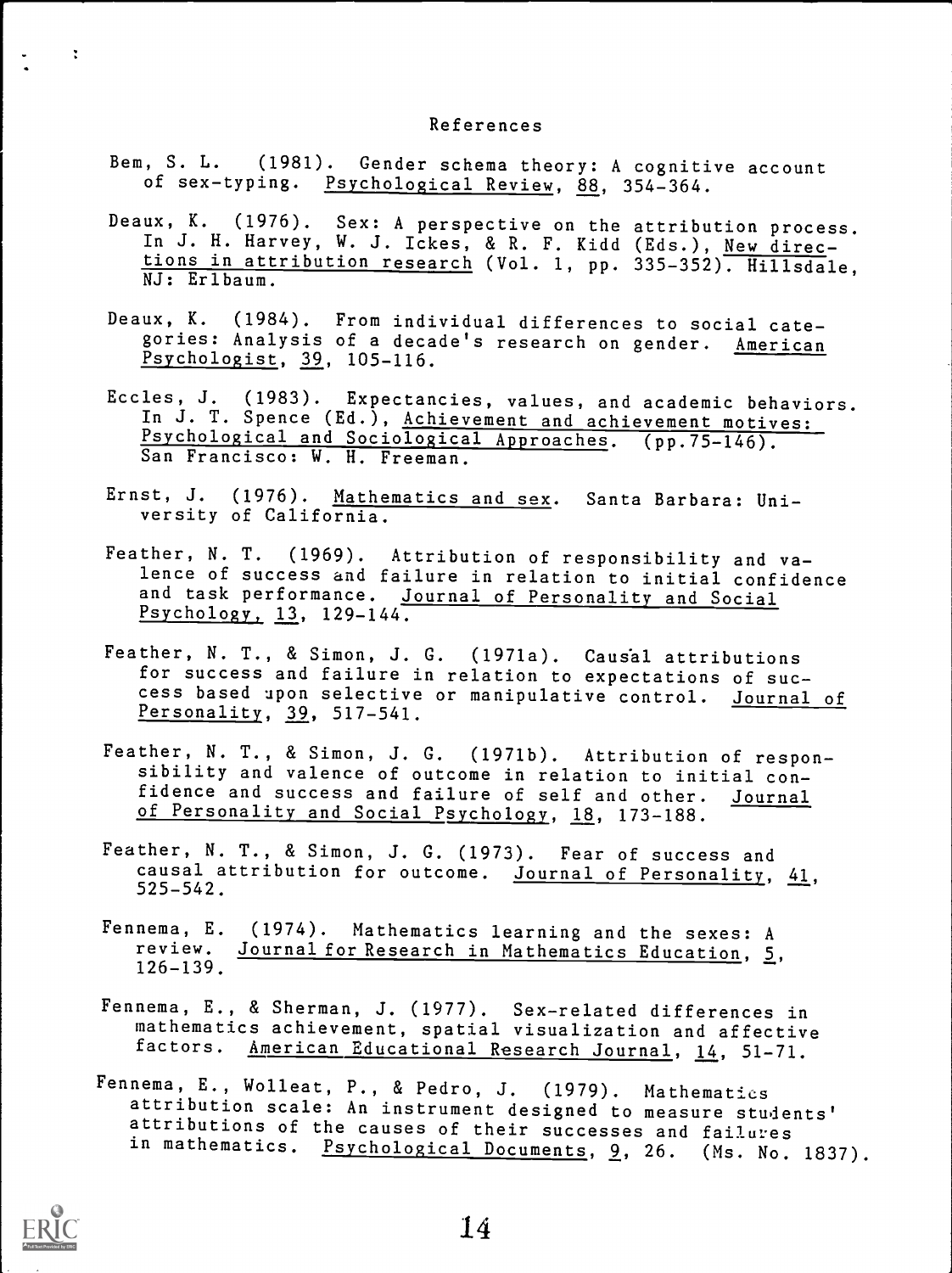- Fox, L. (1976) Women and the career relevence of math and science. School Science and Mathematics, 76, 347-353.
- Gardner, E. F., Callis, R., Merwin, J. C., & Madden, R. (1973). Stanford test of academic skills: High school manual. New York: Harcourt, Brace, Jovanovich.
- Lenney, E. (1977). Women's self-confidence in achievement settings. Psychological Bulletin, 84, 1-13.
- Markus, H. (1977). Self-schemata and processing information about the self. Journal of Personality and Social Psychology, 35 , 63-78.
- Markus, H., Crane, M., Bernstein, S., & Siladi, M. (1982). Self-schemas and gender. Journal of Personality and Social Psychology, 42, 38-50.
- McHugh, M. C., Frieze, I. H., & Hanusa, B. H. (1982). Attributions and sex differences in achievement: Problems and new perspectives. Sex Roles, 8, 467-479.
- McMahan, I. (1973). Relationships between causal attributions and expectancy of success. Journal of Personality and Social Psychology, 28, 108-114.
- Neisser, U. (1976). Cognition and reality. San Francisco: W. H. Freeman.
- Pedro, J. D., Wolleat, P., Fennema, E., & Becker, A. D. (1981). Elaction of high school mathematics by females and males: Attributions and attitudes. American Educational Research Journal, 18, 207-218.
- Sherman, J., & Fennema, E. (1977). The study of mathematics by high school girls and boys: Related variables. American Educational Research Journal, 14, 159-168.
- Simon, J. G., & Feather, N. J. (1973). Causal attributions for success and failure at university examinations. Journal of Educational Psychology, 64, 46-56.
- Sohn, D. (1982). Sex differences in achievement self-attributions: An effect size analysis. Sex Roles, 8, 345-357.
- Spence, J. T., Helmreich, R. L., & Stapp, J. (1974). The personal attributes questionnaire: A measure of sex role stereotypes and masculinity-femininity. Psychological Documents,  $4$ ,  $43.$  (Ms. No. 617).
- Taylor, S. E., & Crocker, J. (1981). Schematic bases of social information processing. In E. T. Higgins, P. Hermann, & M. P. Zanna (Eds.), The Ontario Symposium on Personality and Social Psychology (Vol. 1, pp. 89-134). Hillsdale, NJ: Erlbaum.



 $\mathbf{A}$ 

 $\overline{\mathbf{r}}$